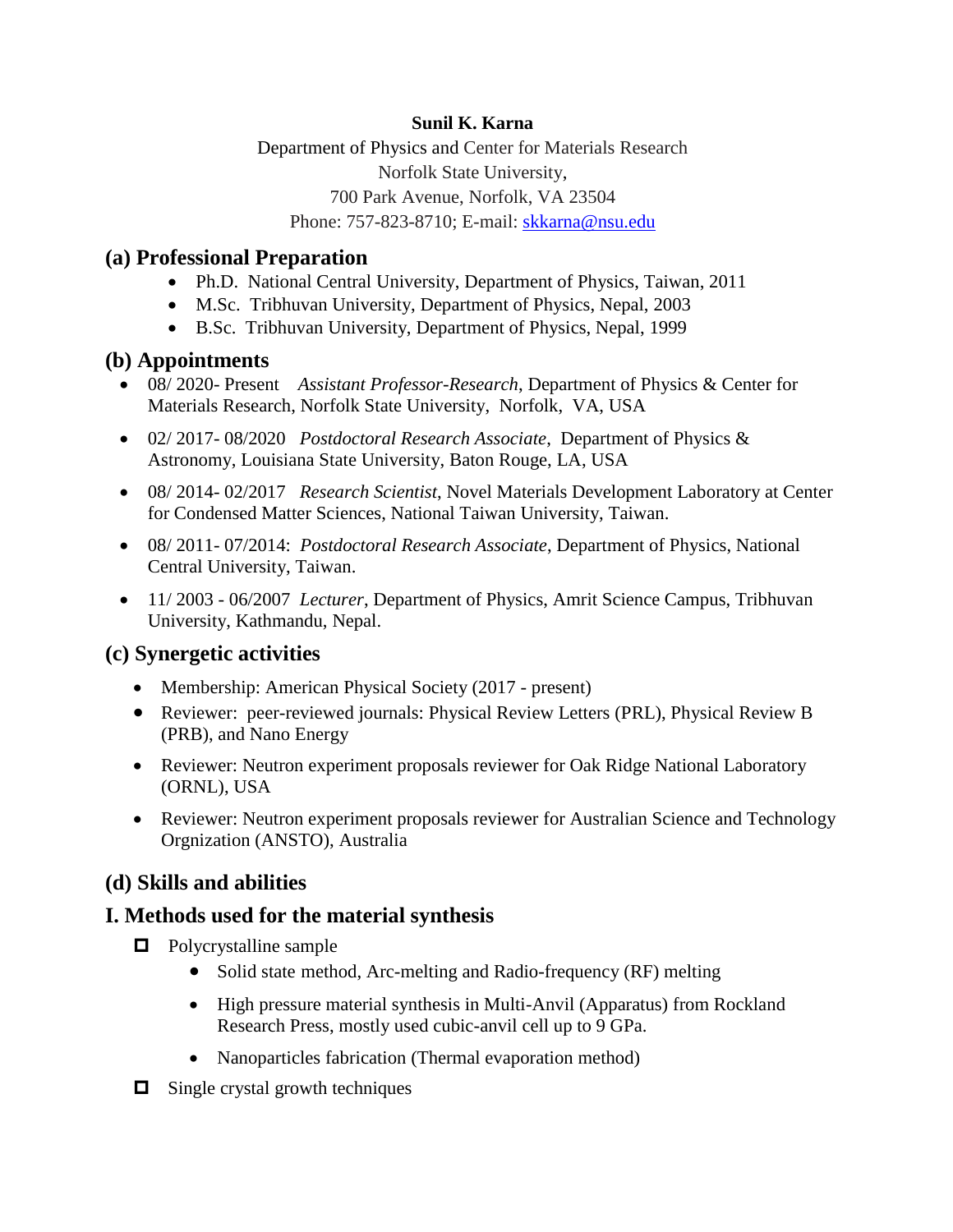- Optical floating zone (FZ) image furnace  $(CaFe<sub>2</sub>O<sub>4</sub>, SrFeO<sub>3</sub>$  and ScFeGe single crystals are grown using FZ technique)
- Chemical vapor transport (CVT)  $(Mn_{1/3}NbS_2, Fe_{1/3}NbS_2, etc.$  single crystals are grown using CVT method)
- Bridgeman growth (mostly *B20* compounds such as CoSi, PdGa, PtGa, etc grown using this technique)
- Flux-growth  $(Na_2Ni_2TeO_6$  single crystals grown using this method)
- $\Box$  Thin-Film Deposition
	- Thermal evaporation method

### **II. Instruments used for characterization**

- $\Box$  MPMS SQUID magnetometer:
	- Measure magnetization, *ac* and *dc* magnetic susceptibility.
	- Measure High-pressure magnetization using a Cu-Be pressure cell.
	- Resistivity and Hall Effect measurements using standard lock-in techniques.
- □ Physical Property Measurement System (PPMS) :
	- Transport (Resistivity and Hall Effect) measurements.
	- Seebeck effect measurements
- X-ray diffractometer (Bruker D8 ADVANCE and PANalytical Empyrean multi-stage)
- □ Experience using FIB-SEM and TEM:
	- Characterized the transition metal intercalated-NbS<sub>2</sub> crystal using a focused-ionbeam scanning-electron microscope (FIB-SEM) and prepared the samples for High-resolution transmission electron microscopy (HRTEM) and Lorentz TEM (LTEM).
	- Experience in analyzing the HRTEM and LTEM data using Image J software.

# **III. Neutron experiments performed at the following facilities:**

- Oak Ridge National Laboratory (ORNL), USA
- National Institute of Standards and Technology (NIST), USA
- Australian Nuclear Science and Technology Organization (ANSTO), Australia

### **IV. Experiments performed at National High Magnetic Field Laboratory (NHFML)**

- MagLab, Tallahassee, Florida; Cell 8 and Cell 12 up to 35 T
- MagLab, Los Alamos; Cell 2 up to 65 T
- MagLab, Tallahassee, Florida; 18/20T, superconductor, general purpose (SCM-2) (Scheduled the experiment dates: 4/13/2020-4/19/2020)

# **V. Frequently used software in the research**

- OriginLab (Data analysis and plotting), Matlab and Python
- TOPAS and GSAS (Crystal structures refinements and Electron density mapping.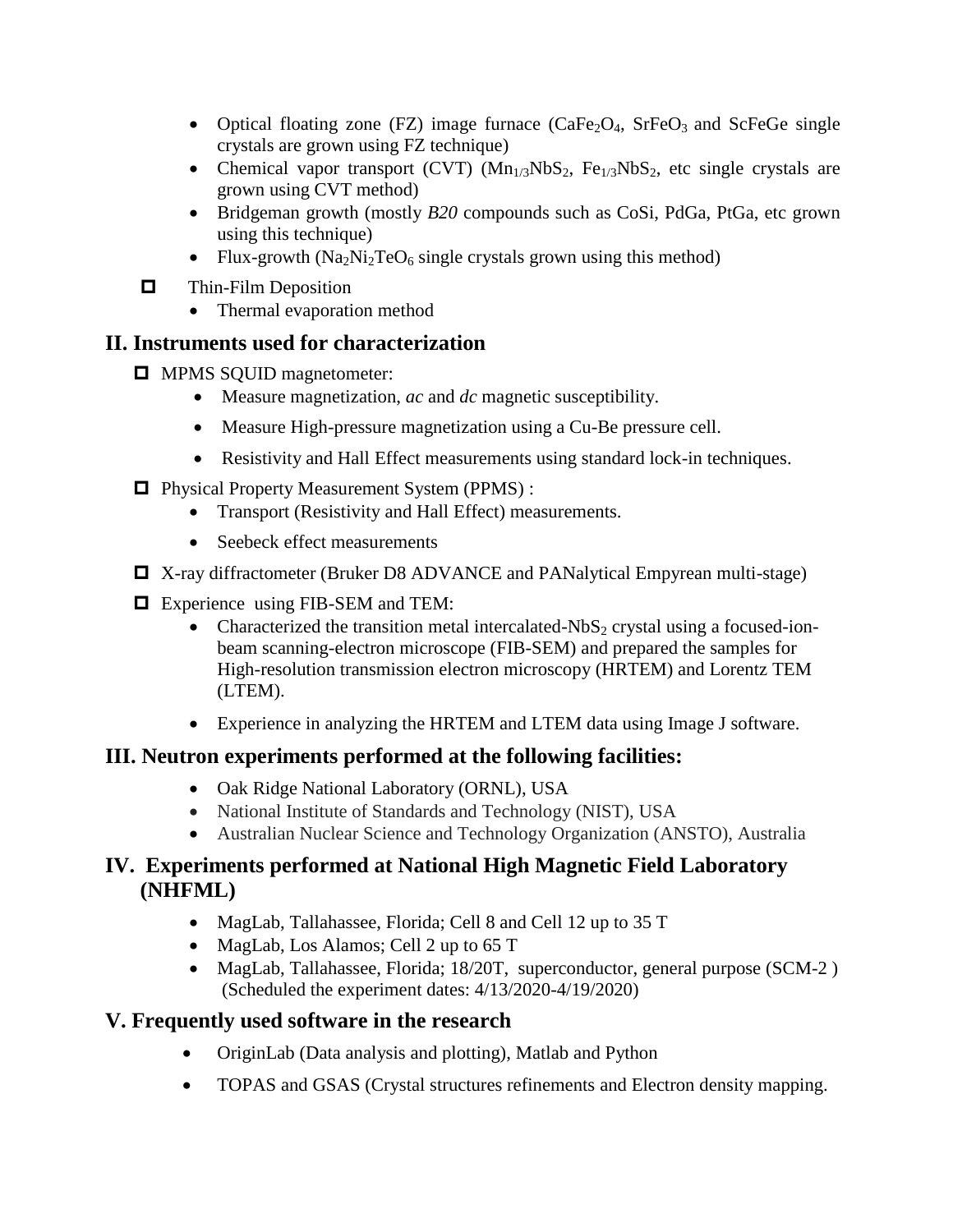- FullProf and JANA softwares for the Crystal and Magnetic structures refinements)
- Crystal Maker, Diamond, VESTA
- Image J software (for LTEM and TEM images analysis)

#### **(e) Publications**

- 1. **Sunil K. Karna**, M. Marshall, W. Xie, L. DeBeer-Schmitt, D. P. Young, I. Vekhter, W. A. Shelton, A. Kovacs, M. Charilaou, and J. F. DiTusa "Annihilation and control of chiral domain walls with magnetic fields" *Nano Letters* 2020 (Under Review).
- 2. **Sunil K. Karna**, D. Tristant, J. K. Hebert, W. A. Phelan, G. Cao, F. Womack, R. Chapai, Y. Li, C. Dhital, Y. Wu, H. Cao, Q. Zhang, W. Tian, A. Aczel, C. R. Dela Cruz, O. Zaharko, A. Roy, A. Khasanov, D. P. Young, P. W. Adams, J. Singleton, I. Vekhtar, W. Shelton, V. Meunier, P. Sprunger, D. A. Browne, R. Jin, and J. F. DiTusa " Field dependent of magnetic structure and metamagnetism in non-centrosymmetric helimagnet ScFeGe". *Phys. Rev. B* 2020 (Under Review). https://arxiv.org/abs/2009.14387
- 3. **Sunil K. Karna**, F. N. Womack, R. Chapai, D. P. Young, M. Marshall, W. Xie, D. Graf, Y. Wu, H. Cao, L. DeBeer-Schmitt, P. W. Adams, R. Jin and J. F. DiTusa "Consequences of magnetic ordering in chiral Mn<sub>1/3</sub>NbS<sub>2</sub>" *Phys. Rev. B* 100, 184413 (2019). (*Highlighted in the PRB webpage*). [\(https://journals.aps.org/prb/kaleidoscope/prb/100/18/184413\)](https://journals.aps.org/prb/kaleidoscope/prb/100/18/184413).
- 4. Y. C. Chung, **Sunil K. Karna**, F. C. Chou, H. L. Liu "Electronic structure and lattice dynamics of Li2Ni(WO4)2" *Chin. J. Phys.* **60***,* 473 (2019).
- 5. F. J. We, R. A. Mole, **Sunil K. Karna**, J. W. Shi, J. K. Sheu, and K. H. Lin, "Verification of complex acoustic mismatch model in sub-THz regime" Appl. Phys. Lett. 114, 151106 (2019).
- 6. Yan Wu, Zhenhua Ning, Huibo Cao, Guixin Cao, K. A. Benavides, **S. Karna**, Gregory T. McCandless, R. Jin, Julia Y. Chan, W. A. Shelton and J. F. DiTusa "Spin density wave instability in a ferromagnet" *Scientific Reports* **8**, 5225 (2018).
- 7. G. J. Shu, S. C. Liou, **S. K. Karna**, R. Sankar, M. Hayashi, and F. C. Chou, "Dynamic surface electronic reconstruction as symmetry-protected topological orders in topological insulator Bi2Se3" Phys. Rev. Materials 2, 044201 (2018)
- 8. J.-H. Chen, A. U. Saleheen , **Sunil K. Karna**, D. P. Young , N.Ali , S.Stadler "Tuning Martensitic Transitions in  $(MnNiSi)_{0.65}$  (Fe<sub>2</sub>Ge)<sub>0.35</sub> Through Heat Treatment and Hydrostatic Pressure" *J. Appl. Phys.* **124**, 203903 (2018).
- 9. I. Panneer Muthuselvam, R. Sankar, G. Narsinga Rao, **Sunil K. Karna** and F. C. Chou "Ferromagnetic nature in low-dimensional  $S = 1$  antiferromagnetic  $Li_2Ni(WO_4)_2$ nanoparticles" *J. Magn. Magn. Mater.* **449**, 83-87 (2018).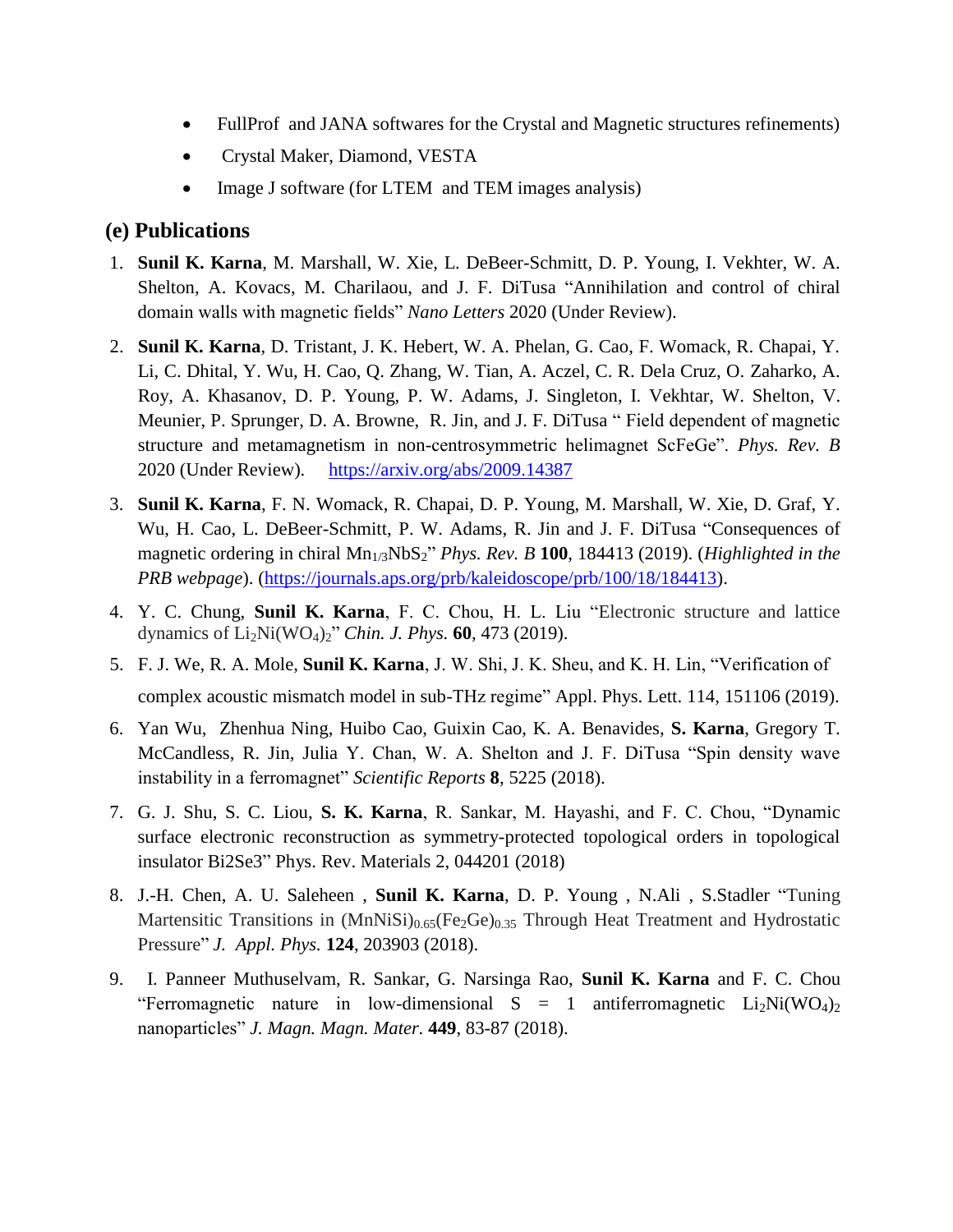- 10. **Sunil K. Karna**, Y. Zhao, R. Sankar, M. Avdeev, K. Matan, G.-Y. Guo and F. C. Chou, "Sodium layer chiral distribution and spin structure of Na2Ni2TeO6 with a Ni honeycomb lattice" *Phys. Rev. B* **95**, 104408 (2017).
- 11. R. Das, **Sunil Karna**, Y.-C.Lai and F.-C.Chou "Self-Adjusted Traveling Solvent Floating Zone Growth of Single Crystal CaFe2O4" *Cryst. Growth Des.* **16**, 499 (2016).
- 12. I. Panneer Muthuselvam, R. Sankar, A. V. Ushakov, W. T. Chen, G. Narsinga Rao, Sergey V. Streltsov**, Sunil K. Karna**, L. Zhao, M.-K. Wu and F. C. Chou "Successive spin orderings of tungstate-bridged  $Li_2Ni(WO_4)_2$  of spin 1" *J. Phys.: Condens. Matter* 27,456001 (2015).
- 13. **Sunil K. Karna**, C.-W. Wang, R. Sankar, M. Avdeev, A. Singh, I. Panneer Muthuselvam, V. N. Singh, G.-Y. Guo and F. C. Chou "Antiferromagnetic spin structure and negative thermal expansion of Li2Ni(WO4)2". *Phys. Rev. B* **92**, 014413 (2015).
- 14. **Sunil K. Karna**, C.-H. Lee, W.-H. Li, R. Sankar, F. C. Chou and M. Avdeev "Fe-excess Ions as Electronic Charge Suppliers for Zero Thermal Expansion in the Normal State of Fe1.16Te0.6Se0.4", *J. Phys. Soc. Jpn*. 84, 094713 (2015).
- 15. R. Sankar, M. Neupane, S.-Y. Xu, J. Butler, I. Zejikovic, I. Panneer Muthuselvam, F.-T. Huang, S.-T.Guo, **Sunil K. Karna**, M.-W. Chu, W. L. Lee, M.-T. Lin, R. Jayavel, V. Madhavan, M. Z. Hasan, and F. C. Chou. "Large single crystal growth, transport property, and spectroscopic characterizations of three-dimensional Dirac semimetal Cd<sub>3</sub>As<sub>2</sub>" *Scientific Reports* **5**, 12966 (2015).
- 16. W.-H. Li, **Sunil K. Karna**, H. Han, C. Y. Li, C. H. Lee R. Sankar and F. C. Chou "Development of a ferromagnetic component in the superconducting state of Fe-excess Fe1.12Te1-xSe<sup>x</sup> by electronic charge redistribution". *Scientific Reports* **5**, 10951 (2015).
- 17. G. J. Shu, S. C. Liou, **S. Karna**, R. Sankar, M. Hayashi, M.-W. Chu, and F. C. Chou. "Graphene-like conjugated  $\pi$  bond system in Pb<sub>1-x</sub> Sn<sub>x</sub> Se" *Appl. Phys. Lett.* 106, 122101 (2015).
- 18. R. Sankar, I. Panneer Muthuselvam, G. J. Shu, W. T. Chen, **Sunil K. Karna**, R. Jayavel and F. C. Chou "Crystal growth and magnetic orderings of  $Na<sub>2</sub>Ni<sub>2</sub>TeO<sub>6</sub>$  with a honeycomb layer and Na<sub>2</sub>Cu<sub>2</sub>TeO<sub>6</sub> with Cu spin dimmers". *CrystEngComm* 16, 10791 (2014).
- 19. **Sunil K. Karna**, H. Han, C. Y. Li, S. B. Li, C. H. Lee R. Sankar, F. C. Chou and W.-H. Li "Direct interplay between superconductivity and ferromagnetism in Fe<sub>1+y</sub>Te<sub>0.5</sub>Se<sub>0.5</sub>". *J. Phys. Soc. Jpn.* **83**, 074709 (2014).
- 20. C.-H. Lee, , C.-Y. Li, **Sunil K. Karna**, E.Batsaikhan, S. -B. Liu, C. -H. Hang, Y.-Y. Chen and W.-H. Li "Remarkable enhancement of magnetization in the superconducting state of In/Ni nanoparticle composites by inhomogeneous spin anti-screening" *J. Nanopart. Res.* **16**, 2447 (2014).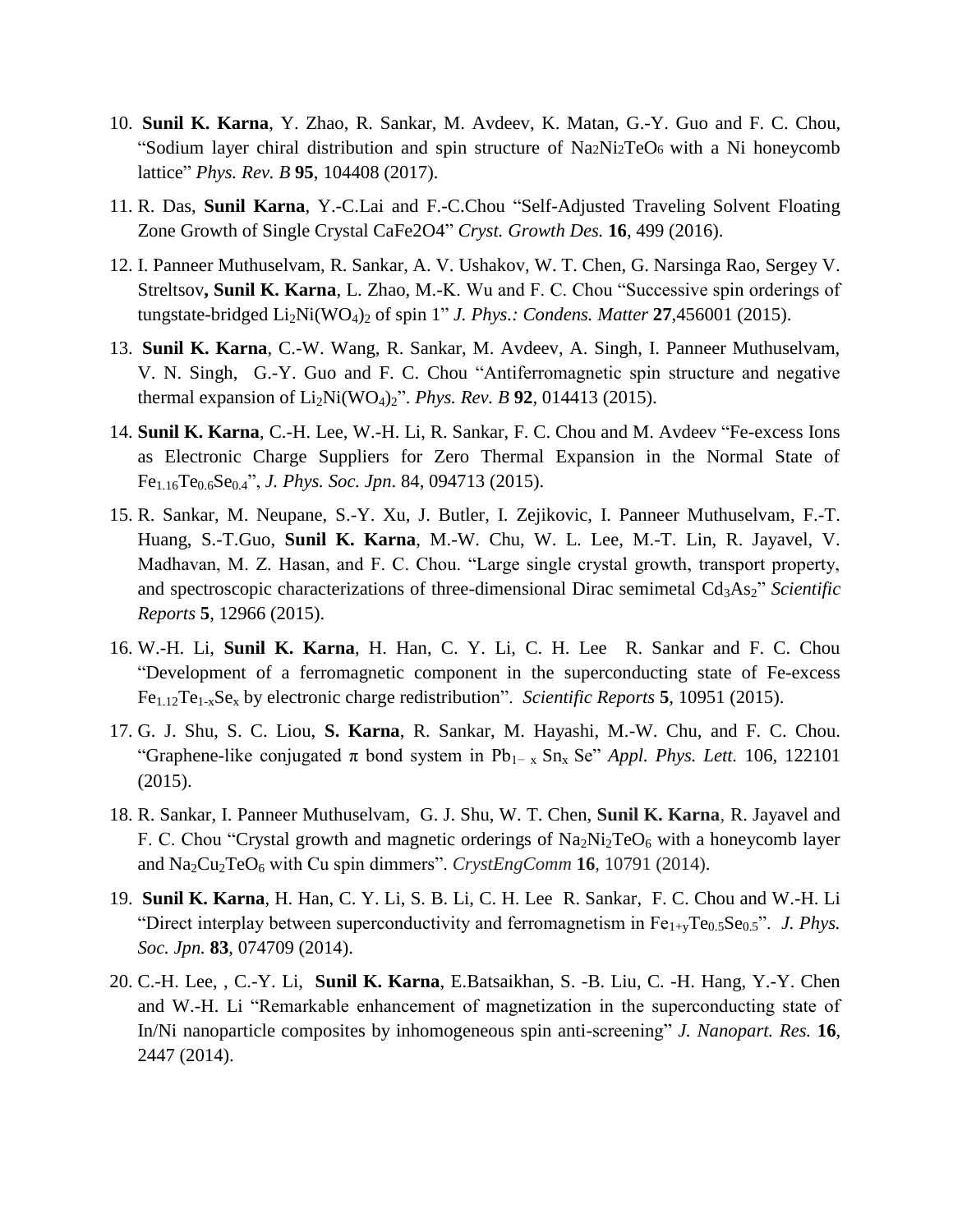- 21. **Sunil K. Karna**, C.-H. Hung, C.-M Wu, C.-W. Wang, W.-H. Li, R. Sankar, F.C. Chou, and M. Avdeev "Large magnetoresistance and charge transfer between the conduction and magnetic electrons in layered oxyselenide BiOCu<sub>0.96</sub>Se" *Dalton Trans.* 42, 15581 (2013).
- 22. C. -H. Hang, C.-H. Lee, C.-K. Hsu, C.-Y. Li, **Sunil K. Karna**, C.-W. Wang, C.-M. Wu and W.-H. Li "Unusually large magnetic moments in the normal state and superconducting state of Sn nanoparticles" *J. Nanopart. Res.* **15**, 1905 (2013).
- 23. C.-Y. Li, **Sunil K. Karna**, C.-W. Wang, and W.-H. Li "Spin Polarization and Quantum Spins in Au Nanoparticles" *Int. J. Mol. Sci.* **14**, 17618-17642 (2013).
- 24. **Sunil K. Karna**, W.-H. Li, C.-M. Wu, C. W. Wang, R. Sankar and F. C. Chou "Magneticfield-tunable negative thermal expansion in layered oxyselenide BiOCuSe". *J. Phys. Soc. Jpn.* **82**, 094705 (2013).
- 25. C.-M Wu, **Sunil K. Karna**, S.-B Liu, C.-H. Lee, C.-W. Wang and W.-H. Li "Inverse magnetic proximity effects in superconducting In-Ni and Sn-Ni nanoparticle assemblies". *J. Nanopart. Res.* **15**, 1691 (2013).
- 26. **Sunil K. Karna**, R. Sankar, C.-M. Wu, C.-W. Wang, Daniel Hsu, C.-J. Wang, F. C. Chou and W.-H. Li, "Spin, charge and lattice couplings in oxysulphide  $BiOCu<sub>0.94</sub>S$ ", *J. Phys. Condens. Matter.* 24, 266004 (2012).
- 27. **Sunil K. Karna**, R. Sankar, C.-M. Wu, C.-W. Wang, Daniel Hsu, C.-J. Wang, F. C. Chou and W.-H. Li, "Interplay between crystalline and magnetic structures in  $BiOCu<sub>0.94</sub>S$ " *J. Phys. Soc. Jpn.80 SB011* (2011).
- 28. **Sunil K. Karna**, C.-Y. Li, C.-M. Wu, C.-K. Hsu, C.-W. Wang, and W.-H. Li, "Observation of large magnetic moments in icosahedral Pb nanoparticles," *J. Phys. Chem.* C **115**, 8906 (2011).
- 29. C.-Y. Li, C.-M. Wu, **Sunil K. Karna**, C.-W. Wang, Daniel Hsu, C.-J. Wang, and W.-H. Li "Intrinsic magnetic moments of Gold Nanoparticles" *Phys. Rev. B* **83**, 174446 (2011).
- 30. S.-B. Liu, C.-T. Chen, C.-M. Wu, C.-W. Wang, C.-J. Wang, **Sunil K. Karna**, and W.-H. Li, "Suppression of superconductivity by interparticle interactions in Al nanoparticle assembly," *J. Appl. Phys* **109**, 07E153 (2011).
- 31. C.-W. Wang, C.-M. Wu, **Sunil K. Karna**, C.-Y. Li, C.-K. Hsu, Carrisa H. C. Li and W.-H. Li "Electrically controllable metal-insulator-like transition in nanoparticle compacts" *J. Nanopart Res.* **13**, 3405 (2011).
- 32. I. Jarrige,1, Y. Q. Cai, S. R. Shieh, H. Ishii, N. Hiraoka, **S. Karna**, and W.-H. Li, "Charge transfer in FeOCl intercalation compounds and its pressure dependence: An x-ray spectroscopic study," *Phys. Rev. B* **82**, 165121 (2010).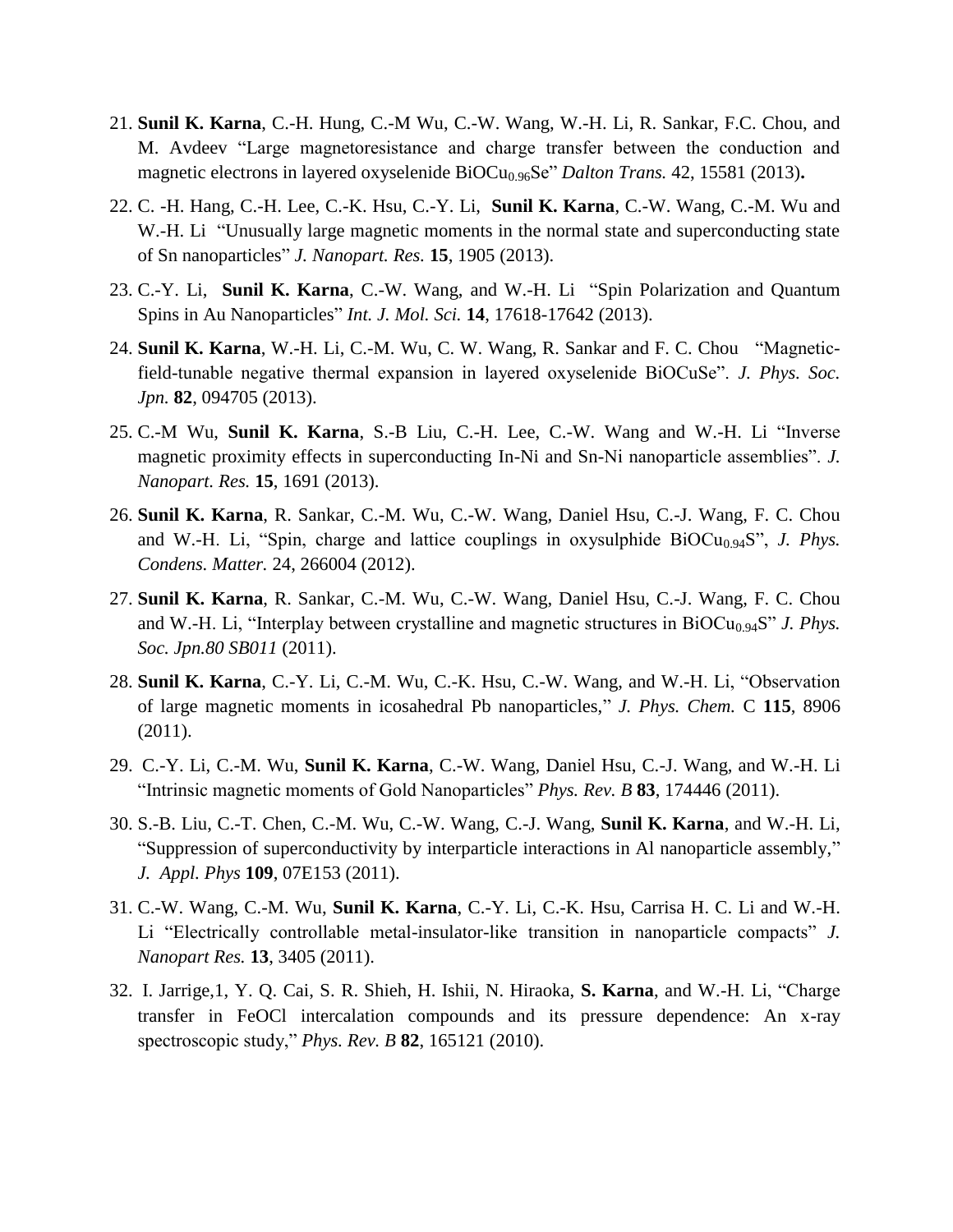33. C.-W. Wang, C.-M. Wu, C.-Y. Li, **Sunil K. Karna**, C.-K. Hsu, Carissa H C Li, W.-H. Li, C.-C. Yu, C.-P. Wu, H. Chou, and Jeffrey W Lynn, "Short range magnetic correlations induced by La substitution in HoLaMn<sub>2</sub>O<sub>5</sub>" *J. Phys.: Condens. Matter* 22, 246002 (2010).

#### **(f) Conference presentations**

- 1. *Observation of a mesoscopic magnetic modulation in chiral Mn1/3NbS2*, ORNL user meeting 2019, June 4-5, 2019. (Poster)
- 2. *Long wavelength modulation in chiral helimagnet Mn1/3NbS2.* APS March Meeting, March 4- 9, 2019 Boston, Massachusetts. (Oral)
- 3. *Observation of long wavelength modulation near metamagnetic transition in non*centrosymmetric helimagnet ScFeGe. 9<sup>th</sup> American Conference on Neutron Scattering (ACNS 2018)*,* June 24-28, 2018, College Park, Maryland, USA. (Oral)
- 4. *Magnetic structures and metamagnetic transition of non-centrosymmetric helimagnet ScFeGe.* APS March Meeting, March 5–9, 2018 Los Angeles, California. (Oral)
- 5. *Magnetic structures and metamagnetic transition of non-centrosymmetric helimagnet ScFeGe.* Joint Nanoscience and Neutron Scattering User Meeting, Oak Ridge, TN, July 31-August 4, 2017. (Oral)
- 6. The hidden chirality and diffusion path of Na layer in the honeycomb lattice of  $Na_2Ni_2TeO_6$ ,  $8<sup>th</sup>$ International Conference on Highly Frustrated Magnetism 2016 (HFM 2016), Taipei, Taiwan. September 7-11, 2016. (Oral)
- 7. Atomic and magnetic ordering orderings in the honeycomb lattice of  $Na_2Ni_2TeO_6$ ,  $8<sup>th</sup>$  American Conference on Neutron Scattering 2016 (ACNS 2016), Queen Marry, Long beach, California, USA, July 10-14, 2016. (Oral)
- 8. *Structural and physical properties of the layered oxyselenide BiOCu0.96Se*, ANOSA conference, Japan (2011) (Poster)
- 9. *Interplay between crystalline and magnetic structure in BiOCu0.94S*, The international workshop on Neutron Applications on Strongly Correlated Electron Systems NASCES11, Tokai, Japan (February 2011) (Oral)
- 10. *Superconductivity of In nanoparticles modulated by In2O<sup>3</sup> shell*, General Meeting of Chinese Physical Society (CPS), National Cheng Kung University NCKU, Taiwan (Feb 2010) (Oral)
- 11*. Magnetic Ordering of Fe in Na-intercalated FeOCl*, International Conference on Neutron and X-ray Scattering ICNX, Malaysia (June 2009) (Oral)
- 12. *Enhanced Magnetization in Pb Nanoparticles*, Taiwan International Conference on Superconductivity, Taiwan (2008) (Poster).

#### **(g) Attended schools and workshops**

- 1. *Diffuse Scattering Workshop* organized by ORNL, June 5-7, 2019.
- 2. *3 rd JHU Summer School on Materials Growth and Design: Exotic Magnetic States in Quantum Materials* organized by PARADIM, John Hopkins University, June 17-22, 2018.
- 3. *MagLab Summer School 2018*, Tallahassee, Florida, May 14-18, 2018.